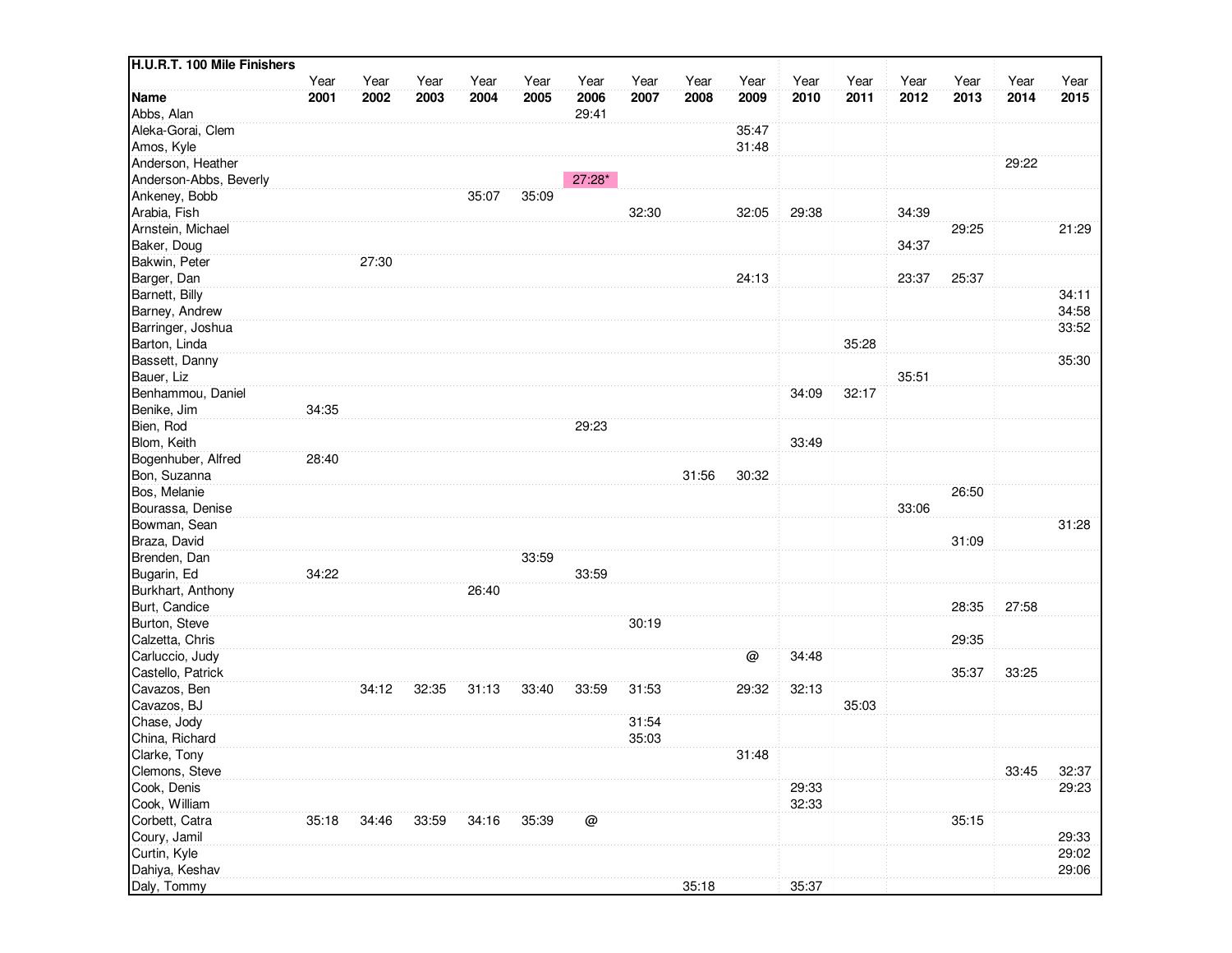| Davis III, Frederick |        |          | 35:26 |       |       |       |        |       | 35:53 |        |       |       |       |       |       |
|----------------------|--------|----------|-------|-------|-------|-------|--------|-------|-------|--------|-------|-------|-------|-------|-------|
| Decker, Dan          |        |          |       |       |       |       |        |       |       |        |       |       |       |       | 35:36 |
| DeShaw, Ricky        |        |          |       |       |       | 33:29 |        |       |       |        |       |       |       |       |       |
| Dewald, Stephen      |        |          |       |       | 33:45 | 32:23 | 31:41  |       | 33:27 |        |       |       |       |       |       |
| Diboun, Yassine      |        |          |       |       |       |       |        |       |       |        |       |       |       | 23:36 |       |
| Doheney, Julie       |        |          |       |       |       |       |        |       |       |        | 34:25 |       |       |       |       |
| Doman, Wendell       |        |          |       | 31:53 |       |       |        |       |       |        |       |       |       |       |       |
| D'Onofrio, Kathy     |        |          |       |       |       | 35:36 |        |       |       |        |       |       |       |       | 32:46 |
| Dorton, Brody        |        |          |       |       |       |       |        |       |       |        |       |       | 33:47 |       |       |
| Douglas, Kevin       |        |          |       |       |       |       |        |       |       |        |       | 29:30 | 28:05 | 29:22 |       |
| Dow, Jeremy          |        |          |       |       |       |       |        |       |       |        |       |       |       | 33:38 |       |
| Drey, Dennis         |        |          |       |       |       |       | 34:23  |       |       |        |       |       |       |       |       |
| Duncan, Randy        |        |          |       |       |       |       |        |       |       |        |       |       | 31:10 |       | 30:20 |
| Dunn, Benjamin       |        |          |       |       |       |       |        |       |       |        |       | 28:06 |       |       |       |
| Eberling, Harald     |        |          |       |       |       |       |        |       | 33:48 |        |       |       |       |       |       |
| Edinger, Perry       |        |          |       |       |       |       |        |       | 31:26 |        |       |       |       |       |       |
| Edwards, Jennifer    |        |          |       |       |       |       |        |       |       |        |       |       |       |       | 34:35 |
| Egbert, Robert       |        |          |       |       |       |       |        | 33:42 |       |        |       |       |       |       |       |
| Ehret, Stephanie     |        | $*31:05$ |       |       |       |       |        |       |       |        |       |       |       |       |       |
| Eide, Chris          |        |          |       |       |       |       |        |       |       |        |       |       |       |       | 29:52 |
| Encarnacion, Paul    |        |          |       |       |       |       |        |       |       |        |       |       |       |       | 34:45 |
| Engle, Charlie       |        |          |       |       |       |       |        |       |       | 28:12  |       |       |       |       |       |
| Escobar, Luis        | *28:02 | 28:49    |       | 29:47 | 31:50 | 31:26 | 31:34  | 33:27 | 31:19 |        | 34:01 | 35:48 |       | 35:11 |       |
| Estes, Matthew       |        |          |       |       |       |       | *20:43 |       |       |        |       |       |       |       |       |
| Evans, Robert        |        |          |       |       |       | @     |        |       |       |        |       |       |       |       |       |
| Ewing, Andrew        |        |          |       |       |       |       |        |       |       |        |       |       |       | 33:27 | 33:16 |
| Fancett, Ken         |        |          |       |       |       |       | 34:26  |       |       |        |       |       |       |       |       |
| Farris, lan          |        |          |       |       |       |       |        |       |       |        |       | 35:08 | 29:18 |       |       |
| Fegyveresi, John     |        |          |       |       |       |       |        |       |       |        |       |       |       |       | 32:32 |
| Floyd, Joshua        |        |          |       |       |       |       |        |       |       |        |       |       |       |       | 35:30 |
| Fong, Jeffrey        |        |          |       |       |       |       |        |       | 35:13 |        | 35:27 | 34:41 |       |       |       |
| Foote, Geoffrey      |        |          |       |       |       |       |        |       |       |        |       | 33:49 |       |       |       |
| Fukuda, Yukari       |        |          |       |       |       |       |        |       |       |        |       |       |       |       | 32:41 |
| Gala, Scott          |        |          |       |       | 35:09 |       |        |       |       |        |       |       |       |       |       |
| Garcia, Alex         |        |          |       |       |       |       |        |       |       |        | \$    |       |       |       | 34:01 |
| Garcia, Mike         | 35:18  |          |       | 35:07 |       |       |        |       |       |        |       |       |       |       |       |
| Garneau, Tracy       |        |          |       |       |       |       |        |       | 27:43 | 24:06* |       | 26:07 |       |       |       |
| Geist, Bill          |        |          |       |       |       |       | 33:56  |       |       |        |       |       |       |       |       |
| Gengler, Bill        |        |          |       |       |       |       |        |       |       |        |       | 30:38 |       |       |       |
| Gifford, James       |        |          | 29:13 |       | 27:25 |       | 27:26  |       | 28:34 | 29:14  |       | 28:50 | 28:25 |       |       |
| Gillia, Ryan         |        |          |       |       |       |       |        |       |       | 34:37  | 34:26 |       |       |       |       |
| Gilligan, Mark       |        |          |       |       |       |       | 28:54  |       |       |        |       |       |       |       |       |
| Gilpatrick, Brendan  |        |          |       |       |       |       |        |       |       |        |       |       |       |       | 26:36 |
| Gingerich, Zach      |        |          |       |       |       |       |        |       | 27:43 |        |       |       |       |       |       |
| Gnojek, Danny        |        |          |       |       |       |       |        |       |       |        |       |       |       | 26:31 |       |
| Godesky, Alyssa      |        |          |       |       |       |       |        |       |       |        | 31:06 |       |       |       |       |
| Goggins, David       |        |          |       |       |       | 33:23 | 27:49  |       | 25:28 |        |       |       |       |       |       |
| Goldberg, Dave       |        |          |       |       |       |       | 34:19  |       |       |        |       |       |       |       |       |
| Gordon, Scott        |        |          |       |       |       |       |        |       |       |        |       |       |       | 35:40 |       |
| Grant, Starchy       |        |          |       |       |       |       |        |       |       |        |       |       | 35:36 |       | 35:19 |
| Gryfe, Rob           |        |          |       |       |       |       |        |       |       |        |       | 35:46 |       |       |       |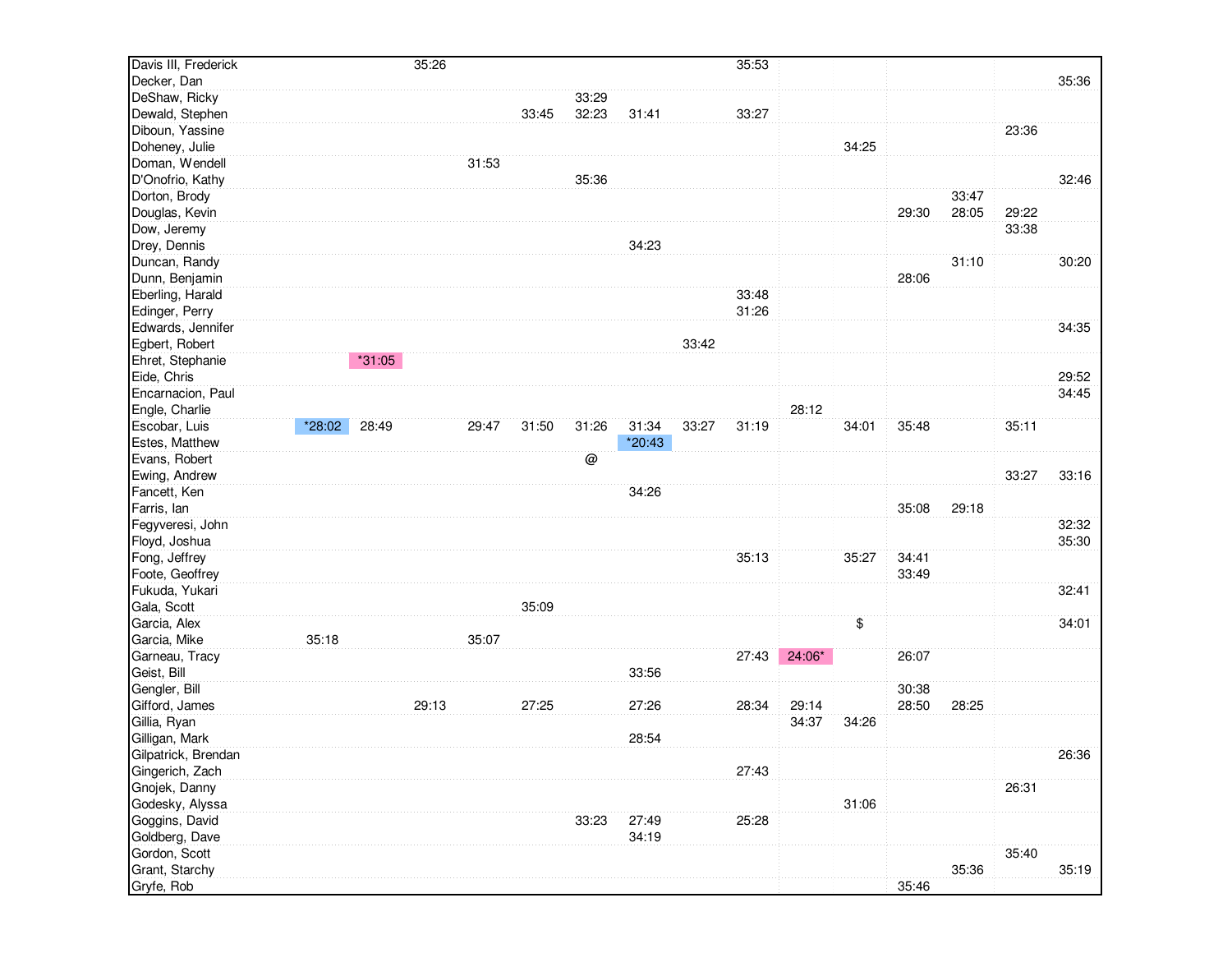| Guild, Scott<br>32:56<br>Halekas, Jasper<br>28:15<br>33:51<br>Halmes, Freddy<br>Halvorsen, Jesper<br>33:20<br>34:34<br>Hankins, Kean<br>Hanson, Geoff<br>26:43<br>32:43<br>28:52<br>28:12<br>29:32<br>Hartell, Mark<br>32:30<br>Heasley, Jeff<br>34:52<br>Henninger, Keira<br>31:40<br>Herron, Lori<br>35:20<br>Hicks, Jr., Claude<br>35:03<br>Hinz, Jacob "Jake"<br>34:08<br>33:15<br>34:02<br>30:55<br>33:40<br>Hollon, Nickademus<br>24:18<br>21:43<br>22:42<br>Hone, Evan<br>28:52<br>Hopton-Jones, Brian<br>32:45<br>26:47<br>Hopwood, Paul<br>23:46<br>26:15<br>27:17<br>24:22<br>25:19<br>23:26<br>Horn, Jochen<br>33:23<br>31:40<br>Howland, Marshall<br>Huddleston, Rod<br>32:49<br>27:18<br>32:45<br>29:45<br>Huff, Jeff<br>29:09<br>34:39<br>31:54<br>33:57<br>Hynd, Jason<br>25:30<br>Ihara, Tomokazu<br>24:49<br>26:02<br>23:21<br>30:50<br>Inouye, Larry<br>34:39<br>30:19<br>29:07<br>32:51<br>31:19<br>Ishiduka, Jiro<br>33:47<br>Ishihara, Yoshiaki<br>34:18<br>28:09<br>Isomura, Shinsuke<br>Jegerlehner, Beat<br>33:32<br>32:23<br>32:18<br>33:31<br>32:11<br>Johnson, Cory<br>34:55<br>Jolin, Mark<br>32:52<br>30:47<br>Kaiser, Nick<br>Kawamura, Kazuhiro<br>33:31<br>34:44<br>Keith, Gary<br>Kerby, James<br>26:38<br>Khajavi, Jamshid<br>34:15<br>34:29<br>33:39<br>33:10<br>35:31<br>33:47<br>Kirby, Keith<br>35:44<br>Kitano, Takuya<br>34:47<br>35:19<br>Kloepper, Laura<br>Knipling, Keith<br>29:03<br>Konya, Akos<br>35:17<br>Kopp, Nicholas<br>26:53<br>Krause, Shawn<br>33:54<br>Krivak-Tetley, Flora<br>35:17<br>Krogmann, Brian<br>31:29<br>Kumeda, Andy<br>35:39<br>35:34<br>35:07<br>34:48<br>34:49<br>Kurisky, Jack<br>34:54<br>Kuroda, Kiyomi<br>31:22<br>Kuwaye, Scot<br>34:52<br>32:43<br>Lahoe, Rob<br>34:17<br>34:14<br>Landeza, Johnny<br>35:38<br>Langevin, Jennifer<br>34:44 | Guerra, Tiffany |  |  |  |  |  |  | 33:00 |  |
|-------------------------------------------------------------------------------------------------------------------------------------------------------------------------------------------------------------------------------------------------------------------------------------------------------------------------------------------------------------------------------------------------------------------------------------------------------------------------------------------------------------------------------------------------------------------------------------------------------------------------------------------------------------------------------------------------------------------------------------------------------------------------------------------------------------------------------------------------------------------------------------------------------------------------------------------------------------------------------------------------------------------------------------------------------------------------------------------------------------------------------------------------------------------------------------------------------------------------------------------------------------------------------------------------------------------------------------------------------------------------------------------------------------------------------------------------------------------------------------------------------------------------------------------------------------------------------------------------------------------------------------------------------------------------------------------------------------------------------------------------------------------------------------------------------------------------|-----------------|--|--|--|--|--|--|-------|--|
|                                                                                                                                                                                                                                                                                                                                                                                                                                                                                                                                                                                                                                                                                                                                                                                                                                                                                                                                                                                                                                                                                                                                                                                                                                                                                                                                                                                                                                                                                                                                                                                                                                                                                                                                                                                                                         |                 |  |  |  |  |  |  |       |  |
|                                                                                                                                                                                                                                                                                                                                                                                                                                                                                                                                                                                                                                                                                                                                                                                                                                                                                                                                                                                                                                                                                                                                                                                                                                                                                                                                                                                                                                                                                                                                                                                                                                                                                                                                                                                                                         |                 |  |  |  |  |  |  |       |  |
|                                                                                                                                                                                                                                                                                                                                                                                                                                                                                                                                                                                                                                                                                                                                                                                                                                                                                                                                                                                                                                                                                                                                                                                                                                                                                                                                                                                                                                                                                                                                                                                                                                                                                                                                                                                                                         |                 |  |  |  |  |  |  |       |  |
|                                                                                                                                                                                                                                                                                                                                                                                                                                                                                                                                                                                                                                                                                                                                                                                                                                                                                                                                                                                                                                                                                                                                                                                                                                                                                                                                                                                                                                                                                                                                                                                                                                                                                                                                                                                                                         |                 |  |  |  |  |  |  |       |  |
|                                                                                                                                                                                                                                                                                                                                                                                                                                                                                                                                                                                                                                                                                                                                                                                                                                                                                                                                                                                                                                                                                                                                                                                                                                                                                                                                                                                                                                                                                                                                                                                                                                                                                                                                                                                                                         |                 |  |  |  |  |  |  |       |  |
|                                                                                                                                                                                                                                                                                                                                                                                                                                                                                                                                                                                                                                                                                                                                                                                                                                                                                                                                                                                                                                                                                                                                                                                                                                                                                                                                                                                                                                                                                                                                                                                                                                                                                                                                                                                                                         |                 |  |  |  |  |  |  |       |  |
|                                                                                                                                                                                                                                                                                                                                                                                                                                                                                                                                                                                                                                                                                                                                                                                                                                                                                                                                                                                                                                                                                                                                                                                                                                                                                                                                                                                                                                                                                                                                                                                                                                                                                                                                                                                                                         |                 |  |  |  |  |  |  |       |  |
|                                                                                                                                                                                                                                                                                                                                                                                                                                                                                                                                                                                                                                                                                                                                                                                                                                                                                                                                                                                                                                                                                                                                                                                                                                                                                                                                                                                                                                                                                                                                                                                                                                                                                                                                                                                                                         |                 |  |  |  |  |  |  |       |  |
|                                                                                                                                                                                                                                                                                                                                                                                                                                                                                                                                                                                                                                                                                                                                                                                                                                                                                                                                                                                                                                                                                                                                                                                                                                                                                                                                                                                                                                                                                                                                                                                                                                                                                                                                                                                                                         |                 |  |  |  |  |  |  |       |  |
|                                                                                                                                                                                                                                                                                                                                                                                                                                                                                                                                                                                                                                                                                                                                                                                                                                                                                                                                                                                                                                                                                                                                                                                                                                                                                                                                                                                                                                                                                                                                                                                                                                                                                                                                                                                                                         |                 |  |  |  |  |  |  |       |  |
|                                                                                                                                                                                                                                                                                                                                                                                                                                                                                                                                                                                                                                                                                                                                                                                                                                                                                                                                                                                                                                                                                                                                                                                                                                                                                                                                                                                                                                                                                                                                                                                                                                                                                                                                                                                                                         |                 |  |  |  |  |  |  |       |  |
|                                                                                                                                                                                                                                                                                                                                                                                                                                                                                                                                                                                                                                                                                                                                                                                                                                                                                                                                                                                                                                                                                                                                                                                                                                                                                                                                                                                                                                                                                                                                                                                                                                                                                                                                                                                                                         |                 |  |  |  |  |  |  |       |  |
|                                                                                                                                                                                                                                                                                                                                                                                                                                                                                                                                                                                                                                                                                                                                                                                                                                                                                                                                                                                                                                                                                                                                                                                                                                                                                                                                                                                                                                                                                                                                                                                                                                                                                                                                                                                                                         |                 |  |  |  |  |  |  |       |  |
|                                                                                                                                                                                                                                                                                                                                                                                                                                                                                                                                                                                                                                                                                                                                                                                                                                                                                                                                                                                                                                                                                                                                                                                                                                                                                                                                                                                                                                                                                                                                                                                                                                                                                                                                                                                                                         |                 |  |  |  |  |  |  |       |  |
|                                                                                                                                                                                                                                                                                                                                                                                                                                                                                                                                                                                                                                                                                                                                                                                                                                                                                                                                                                                                                                                                                                                                                                                                                                                                                                                                                                                                                                                                                                                                                                                                                                                                                                                                                                                                                         |                 |  |  |  |  |  |  |       |  |
|                                                                                                                                                                                                                                                                                                                                                                                                                                                                                                                                                                                                                                                                                                                                                                                                                                                                                                                                                                                                                                                                                                                                                                                                                                                                                                                                                                                                                                                                                                                                                                                                                                                                                                                                                                                                                         |                 |  |  |  |  |  |  |       |  |
|                                                                                                                                                                                                                                                                                                                                                                                                                                                                                                                                                                                                                                                                                                                                                                                                                                                                                                                                                                                                                                                                                                                                                                                                                                                                                                                                                                                                                                                                                                                                                                                                                                                                                                                                                                                                                         |                 |  |  |  |  |  |  |       |  |
|                                                                                                                                                                                                                                                                                                                                                                                                                                                                                                                                                                                                                                                                                                                                                                                                                                                                                                                                                                                                                                                                                                                                                                                                                                                                                                                                                                                                                                                                                                                                                                                                                                                                                                                                                                                                                         |                 |  |  |  |  |  |  |       |  |
|                                                                                                                                                                                                                                                                                                                                                                                                                                                                                                                                                                                                                                                                                                                                                                                                                                                                                                                                                                                                                                                                                                                                                                                                                                                                                                                                                                                                                                                                                                                                                                                                                                                                                                                                                                                                                         |                 |  |  |  |  |  |  |       |  |
|                                                                                                                                                                                                                                                                                                                                                                                                                                                                                                                                                                                                                                                                                                                                                                                                                                                                                                                                                                                                                                                                                                                                                                                                                                                                                                                                                                                                                                                                                                                                                                                                                                                                                                                                                                                                                         |                 |  |  |  |  |  |  |       |  |
|                                                                                                                                                                                                                                                                                                                                                                                                                                                                                                                                                                                                                                                                                                                                                                                                                                                                                                                                                                                                                                                                                                                                                                                                                                                                                                                                                                                                                                                                                                                                                                                                                                                                                                                                                                                                                         |                 |  |  |  |  |  |  |       |  |
|                                                                                                                                                                                                                                                                                                                                                                                                                                                                                                                                                                                                                                                                                                                                                                                                                                                                                                                                                                                                                                                                                                                                                                                                                                                                                                                                                                                                                                                                                                                                                                                                                                                                                                                                                                                                                         |                 |  |  |  |  |  |  |       |  |
|                                                                                                                                                                                                                                                                                                                                                                                                                                                                                                                                                                                                                                                                                                                                                                                                                                                                                                                                                                                                                                                                                                                                                                                                                                                                                                                                                                                                                                                                                                                                                                                                                                                                                                                                                                                                                         |                 |  |  |  |  |  |  |       |  |
|                                                                                                                                                                                                                                                                                                                                                                                                                                                                                                                                                                                                                                                                                                                                                                                                                                                                                                                                                                                                                                                                                                                                                                                                                                                                                                                                                                                                                                                                                                                                                                                                                                                                                                                                                                                                                         |                 |  |  |  |  |  |  |       |  |
|                                                                                                                                                                                                                                                                                                                                                                                                                                                                                                                                                                                                                                                                                                                                                                                                                                                                                                                                                                                                                                                                                                                                                                                                                                                                                                                                                                                                                                                                                                                                                                                                                                                                                                                                                                                                                         |                 |  |  |  |  |  |  |       |  |
|                                                                                                                                                                                                                                                                                                                                                                                                                                                                                                                                                                                                                                                                                                                                                                                                                                                                                                                                                                                                                                                                                                                                                                                                                                                                                                                                                                                                                                                                                                                                                                                                                                                                                                                                                                                                                         |                 |  |  |  |  |  |  |       |  |
|                                                                                                                                                                                                                                                                                                                                                                                                                                                                                                                                                                                                                                                                                                                                                                                                                                                                                                                                                                                                                                                                                                                                                                                                                                                                                                                                                                                                                                                                                                                                                                                                                                                                                                                                                                                                                         |                 |  |  |  |  |  |  |       |  |
|                                                                                                                                                                                                                                                                                                                                                                                                                                                                                                                                                                                                                                                                                                                                                                                                                                                                                                                                                                                                                                                                                                                                                                                                                                                                                                                                                                                                                                                                                                                                                                                                                                                                                                                                                                                                                         |                 |  |  |  |  |  |  |       |  |
|                                                                                                                                                                                                                                                                                                                                                                                                                                                                                                                                                                                                                                                                                                                                                                                                                                                                                                                                                                                                                                                                                                                                                                                                                                                                                                                                                                                                                                                                                                                                                                                                                                                                                                                                                                                                                         |                 |  |  |  |  |  |  |       |  |
|                                                                                                                                                                                                                                                                                                                                                                                                                                                                                                                                                                                                                                                                                                                                                                                                                                                                                                                                                                                                                                                                                                                                                                                                                                                                                                                                                                                                                                                                                                                                                                                                                                                                                                                                                                                                                         |                 |  |  |  |  |  |  |       |  |
|                                                                                                                                                                                                                                                                                                                                                                                                                                                                                                                                                                                                                                                                                                                                                                                                                                                                                                                                                                                                                                                                                                                                                                                                                                                                                                                                                                                                                                                                                                                                                                                                                                                                                                                                                                                                                         |                 |  |  |  |  |  |  |       |  |
|                                                                                                                                                                                                                                                                                                                                                                                                                                                                                                                                                                                                                                                                                                                                                                                                                                                                                                                                                                                                                                                                                                                                                                                                                                                                                                                                                                                                                                                                                                                                                                                                                                                                                                                                                                                                                         |                 |  |  |  |  |  |  |       |  |
|                                                                                                                                                                                                                                                                                                                                                                                                                                                                                                                                                                                                                                                                                                                                                                                                                                                                                                                                                                                                                                                                                                                                                                                                                                                                                                                                                                                                                                                                                                                                                                                                                                                                                                                                                                                                                         |                 |  |  |  |  |  |  |       |  |
|                                                                                                                                                                                                                                                                                                                                                                                                                                                                                                                                                                                                                                                                                                                                                                                                                                                                                                                                                                                                                                                                                                                                                                                                                                                                                                                                                                                                                                                                                                                                                                                                                                                                                                                                                                                                                         |                 |  |  |  |  |  |  |       |  |
|                                                                                                                                                                                                                                                                                                                                                                                                                                                                                                                                                                                                                                                                                                                                                                                                                                                                                                                                                                                                                                                                                                                                                                                                                                                                                                                                                                                                                                                                                                                                                                                                                                                                                                                                                                                                                         |                 |  |  |  |  |  |  |       |  |
|                                                                                                                                                                                                                                                                                                                                                                                                                                                                                                                                                                                                                                                                                                                                                                                                                                                                                                                                                                                                                                                                                                                                                                                                                                                                                                                                                                                                                                                                                                                                                                                                                                                                                                                                                                                                                         |                 |  |  |  |  |  |  |       |  |
|                                                                                                                                                                                                                                                                                                                                                                                                                                                                                                                                                                                                                                                                                                                                                                                                                                                                                                                                                                                                                                                                                                                                                                                                                                                                                                                                                                                                                                                                                                                                                                                                                                                                                                                                                                                                                         |                 |  |  |  |  |  |  |       |  |
|                                                                                                                                                                                                                                                                                                                                                                                                                                                                                                                                                                                                                                                                                                                                                                                                                                                                                                                                                                                                                                                                                                                                                                                                                                                                                                                                                                                                                                                                                                                                                                                                                                                                                                                                                                                                                         |                 |  |  |  |  |  |  |       |  |
|                                                                                                                                                                                                                                                                                                                                                                                                                                                                                                                                                                                                                                                                                                                                                                                                                                                                                                                                                                                                                                                                                                                                                                                                                                                                                                                                                                                                                                                                                                                                                                                                                                                                                                                                                                                                                         |                 |  |  |  |  |  |  |       |  |
|                                                                                                                                                                                                                                                                                                                                                                                                                                                                                                                                                                                                                                                                                                                                                                                                                                                                                                                                                                                                                                                                                                                                                                                                                                                                                                                                                                                                                                                                                                                                                                                                                                                                                                                                                                                                                         |                 |  |  |  |  |  |  |       |  |
|                                                                                                                                                                                                                                                                                                                                                                                                                                                                                                                                                                                                                                                                                                                                                                                                                                                                                                                                                                                                                                                                                                                                                                                                                                                                                                                                                                                                                                                                                                                                                                                                                                                                                                                                                                                                                         |                 |  |  |  |  |  |  |       |  |
|                                                                                                                                                                                                                                                                                                                                                                                                                                                                                                                                                                                                                                                                                                                                                                                                                                                                                                                                                                                                                                                                                                                                                                                                                                                                                                                                                                                                                                                                                                                                                                                                                                                                                                                                                                                                                         |                 |  |  |  |  |  |  |       |  |
|                                                                                                                                                                                                                                                                                                                                                                                                                                                                                                                                                                                                                                                                                                                                                                                                                                                                                                                                                                                                                                                                                                                                                                                                                                                                                                                                                                                                                                                                                                                                                                                                                                                                                                                                                                                                                         |                 |  |  |  |  |  |  |       |  |
|                                                                                                                                                                                                                                                                                                                                                                                                                                                                                                                                                                                                                                                                                                                                                                                                                                                                                                                                                                                                                                                                                                                                                                                                                                                                                                                                                                                                                                                                                                                                                                                                                                                                                                                                                                                                                         |                 |  |  |  |  |  |  |       |  |
|                                                                                                                                                                                                                                                                                                                                                                                                                                                                                                                                                                                                                                                                                                                                                                                                                                                                                                                                                                                                                                                                                                                                                                                                                                                                                                                                                                                                                                                                                                                                                                                                                                                                                                                                                                                                                         |                 |  |  |  |  |  |  |       |  |
|                                                                                                                                                                                                                                                                                                                                                                                                                                                                                                                                                                                                                                                                                                                                                                                                                                                                                                                                                                                                                                                                                                                                                                                                                                                                                                                                                                                                                                                                                                                                                                                                                                                                                                                                                                                                                         |                 |  |  |  |  |  |  |       |  |
|                                                                                                                                                                                                                                                                                                                                                                                                                                                                                                                                                                                                                                                                                                                                                                                                                                                                                                                                                                                                                                                                                                                                                                                                                                                                                                                                                                                                                                                                                                                                                                                                                                                                                                                                                                                                                         |                 |  |  |  |  |  |  |       |  |
|                                                                                                                                                                                                                                                                                                                                                                                                                                                                                                                                                                                                                                                                                                                                                                                                                                                                                                                                                                                                                                                                                                                                                                                                                                                                                                                                                                                                                                                                                                                                                                                                                                                                                                                                                                                                                         |                 |  |  |  |  |  |  |       |  |
|                                                                                                                                                                                                                                                                                                                                                                                                                                                                                                                                                                                                                                                                                                                                                                                                                                                                                                                                                                                                                                                                                                                                                                                                                                                                                                                                                                                                                                                                                                                                                                                                                                                                                                                                                                                                                         |                 |  |  |  |  |  |  |       |  |
|                                                                                                                                                                                                                                                                                                                                                                                                                                                                                                                                                                                                                                                                                                                                                                                                                                                                                                                                                                                                                                                                                                                                                                                                                                                                                                                                                                                                                                                                                                                                                                                                                                                                                                                                                                                                                         |                 |  |  |  |  |  |  |       |  |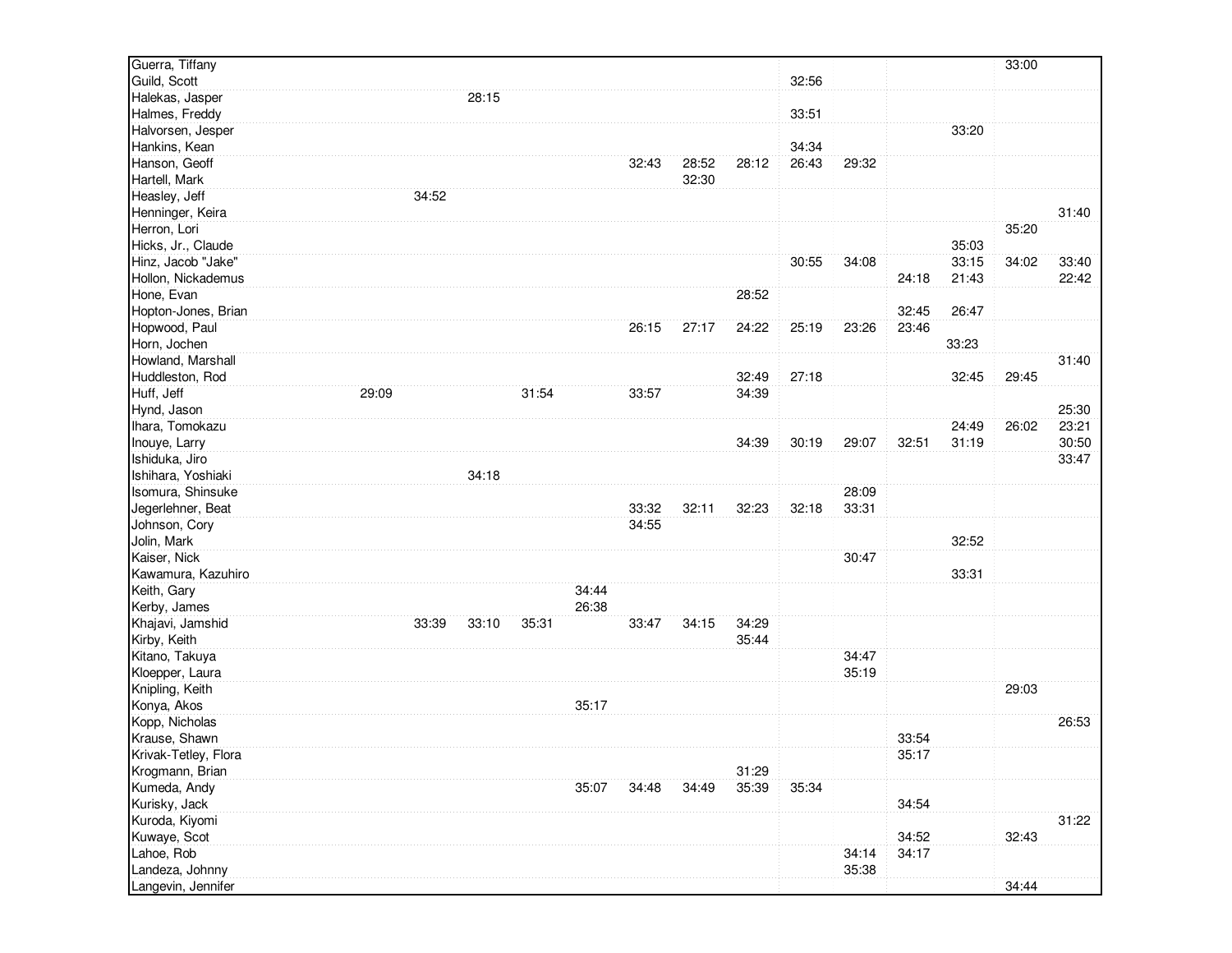| Langley, Justin    |       |       |       |       |       |        |          |       | 34:47 |       |       |       |       |       |       |
|--------------------|-------|-------|-------|-------|-------|--------|----------|-------|-------|-------|-------|-------|-------|-------|-------|
| Langlois, Peter    |       |       |       |       |       |        |          |       |       |       |       |       |       | 34:31 |       |
| Lau, Gordon        |       |       |       |       |       | 33:39  | 30:12    | 31:39 | 30:58 |       |       | 33:21 |       |       |       |
| Lavallee, Sarah    |       |       |       |       |       |        |          |       |       |       |       |       |       | 33:38 |       |
| Leathers, Matt     |       |       |       |       |       |        |          |       |       |       |       | 25:51 |       |       |       |
| Levasseur, Keith   |       |       |       |       |       |        |          |       |       |       |       |       | 32:37 |       |       |
| Lindauer, Paul     |       | 35:29 |       |       |       |        |          |       |       |       |       |       |       |       |       |
| Long, Douglas      |       |       |       |       |       |        |          |       |       |       | 32:45 | 33:12 |       |       | 34:08 |
| Loomis, Cheryl     |       |       |       |       |       | 35:23  | 35:36    |       |       |       |       |       |       |       |       |
| Loutitt, Jason     |       |       |       |       |       |        |          |       |       |       | 22:27 | 22:44 | 21:39 |       |       |
| Lovstad, Moses     |       |       |       |       |       |        |          |       |       |       |       |       | 32:00 |       |       |
| Macgregor, Shannon |       |       |       |       |       |        |          |       |       |       |       |       | 35:35 | 34:12 |       |
| Mackie, Glenn      |       |       |       |       | 35:30 |        |          |       |       |       |       |       |       |       |       |
| Manzano, Efraim    |       |       |       |       |       |        |          |       |       |       |       |       | 33:39 |       | 34:57 |
| Marr, Gary         |       |       |       |       |       |        |          |       |       | 32:53 |       | 35:29 |       |       |       |
| Martinez, Jadd     |       |       |       |       |       |        |          |       |       |       |       |       |       |       | 28:36 |
| Masterson, James   |       |       | 34:24 |       |       |        |          | 34:46 | 32:33 |       |       |       |       |       |       |
| Matera, Nicole     |       |       |       |       |       |        |          |       |       |       |       |       |       |       | 35:23 |
| Maughan, Grant     |       |       |       |       |       |        |          |       |       |       |       |       | 29:41 |       |       |
| McAllaster, Bob    |       |       |       |       |       |        | 35:28    |       | 35:12 | 35:43 |       | 35:21 |       |       |       |
| Mcgrath, Megan     |       |       |       |       |       |        |          |       |       |       |       |       |       | 32:12 |       |
| Mcleod, Myles      |       |       |       |       |       |        |          |       |       |       |       |       |       | 35:33 | 35:13 |
| Medak, Matt        |       |       |       |       |       |        |          |       |       |       |       |       |       | 34:49 |       |
| Meltzer, Karl      |       |       |       |       |       | *22:16 |          |       |       |       |       |       |       |       |       |
| Menacher, Matthew  |       |       |       |       |       |        |          |       |       |       |       |       |       | 33:45 |       |
| Meyer, Timo        |       |       |       |       |       |        |          |       |       |       |       |       |       | 22:34 |       |
| Michal, Ken        |       |       |       |       |       |        |          |       |       |       |       |       | 35:44 |       | 35:27 |
| Miklos, Kinga      |       |       |       |       |       |        |          |       |       |       |       | 34:16 |       |       |       |
| Miklos, Stephan    |       |       |       |       |       |        |          |       |       |       |       | 34:24 |       |       |       |
| Moehl, Krissy      |       |       |       |       |       |        | $*26:15$ |       |       |       |       |       |       |       |       |
| Molmen, akabill    | 33:24 | 35:29 |       |       |       |        |          |       |       |       |       |       |       |       |       |
| Moon, Keith        |       |       |       |       |       |        |          |       | 33:48 |       |       |       |       |       |       |
| Muench, Mike       |       |       |       |       |       |        | 35:50    |       | 35:50 | 34:22 |       |       |       |       |       |
| Murphy, Bob        |       |       | 34:34 | 34:47 | 35:15 | 35:07  |          |       | 34:34 | 35:22 |       |       |       |       |       |
| Nakatsuji, Yuki    |       |       |       |       |       |        |          |       |       |       |       |       |       | 26:32 | 25:42 |
| Natraj, Nattu      |       |       |       |       |       |        |          |       |       |       |       |       |       | 35:31 |       |
| Nishina, Soken     |       |       |       |       |       |        |          |       |       |       |       |       |       |       | 31:53 |
| Norrander, Greg    |       |       |       |       |       |        |          |       |       | 27:48 |       |       |       |       |       |
| Nott, Jamie        |       |       |       |       |       |        |          |       |       | 31:40 |       |       |       |       |       |
| Nott, Tasha        |       |       |       |       |       |        |          |       |       | 35:50 |       |       |       |       |       |
| Nunn, Alex         |       |       |       |       |       |        |          |       |       |       |       |       |       | 22:50 | 21:47 |
| Odle, John         |       |       |       |       |       |        |          |       |       |       |       |       | 33:14 |       |       |
| Okusko, Sean       |       |       |       |       |       |        |          |       |       |       |       |       |       |       | 34:48 |
| Oliphant, James    |       |       |       |       |       |        |          |       |       |       |       |       |       |       | 35:24 |
| Oliva, Michael     |       |       |       |       |       |        |          |       |       |       |       |       |       | 31:26 |       |
| Oshiro, Glen       |       |       |       |       |       |        |          |       |       |       |       |       |       |       | 34:52 |
| Papadopoulos, Alex |       |       |       |       |       |        | 33:31    | 32:42 |       | 32:28 | 33:35 | 33:21 | 32:00 | 33:53 | 31:01 |
| Paquette, Dan      |       |       |       |       |       |        |          |       |       |       |       |       |       | 31:59 |       |
| Pearson, Andy      |       |       |       |       |       |        |          |       |       |       |       |       |       |       | 27:46 |
| Peterka, George    |       |       |       |       |       |        |          |       |       |       |       |       |       | 34:54 |       |
| Petretto, Stephen  |       |       |       |       |       |        |          |       |       |       |       |       | 32:37 |       |       |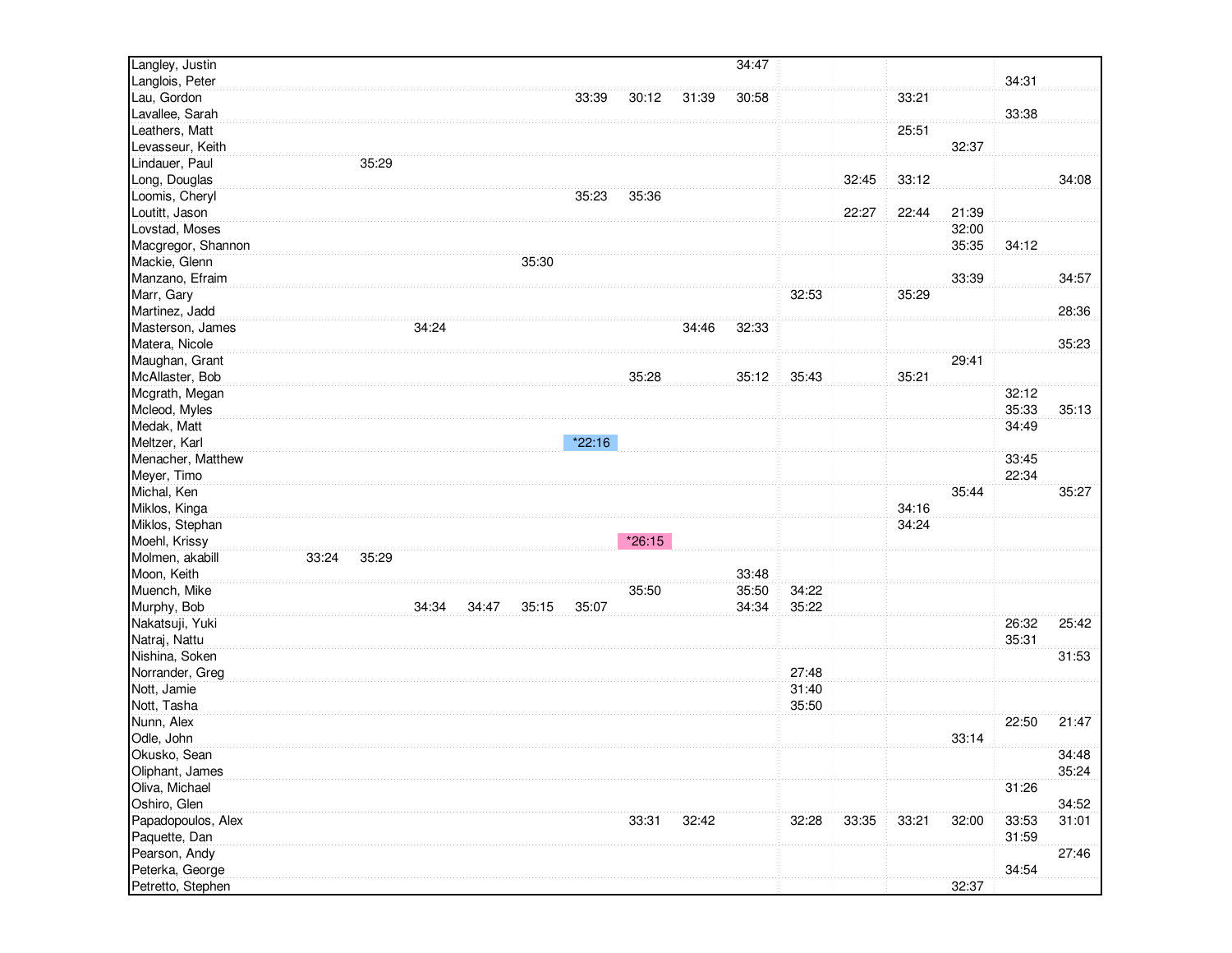| Piala, Chad         |          |       |        |          |       |       |       |       |       | 34:26 |       |       |       |       |       |
|---------------------|----------|-------|--------|----------|-------|-------|-------|-------|-------|-------|-------|-------|-------|-------|-------|
| Pirkl, Greg         |          | 29:09 |        |          |       |       |       |       |       |       |       |       |       |       |       |
| Polignone, Donato   |          |       |        |          |       |       |       |       |       |       |       |       |       |       | 35:16 |
| Pomeroy, Paul       |          |       | 31:51  |          |       |       |       |       |       |       |       |       |       |       |       |
| Popov, Michael      |          |       |        |          |       |       |       |       |       |       | 31:59 |       |       |       |       |
| Prebola, Adam       |          |       |        |          |       |       |       |       | 35:13 |       |       |       |       |       |       |
| Price, John         |          |       |        |          |       |       |       | 34:16 |       |       |       |       |       |       |       |
| Price, Sean         |          |       |        |          |       |       |       |       |       | 33:07 |       |       |       |       |       |
| Priester, John      |          |       |        |          |       |       |       |       |       |       |       |       | 35:28 |       |       |
| Probst, Daniel      |          |       |        |          |       |       | 33:54 |       |       |       |       |       |       |       |       |
| Puerto, Mauricio    |          |       |        |          |       |       | 33:48 | 32:53 | 29:14 | 28:39 |       |       |       | 32:10 |       |
| Purpus, Eric        |          |       |        |          |       |       |       |       |       |       |       | 33:06 |       |       | 28:41 |
| Rael, Felipe        |          |       |        |          |       |       |       |       |       |       |       |       | 34:51 |       |       |
| Rahilly, Steph      |          |       |        |          |       |       |       |       |       |       | 35:24 |       |       |       |       |
| Ramer, Andi         |          |       |        |          |       |       |       |       |       |       |       | 34:04 |       | 34:16 |       |
| Rankinen, Jake      |          |       |        |          |       |       |       |       |       |       |       |       |       |       | 24:26 |
| Ravaglia, Sylvia    |          |       |        |          |       |       |       |       |       |       |       |       |       | 34:35 | 34:18 |
| Readinger, Andrew   |          |       |        |          |       |       |       |       |       |       |       |       |       |       | 34:08 |
| Recore, Brian       |          |       |        |          |       |       |       |       |       |       |       | 34:48 | 34:09 |       |       |
| Redwanc, Bob        |          |       |        |          | 34:16 |       |       |       |       |       |       |       |       |       |       |
| Rivers, Brett       |          |       |        |          |       |       |       |       |       | 24:40 |       |       |       |       |       |
| Rizk, Levi          |          |       |        |          |       |       |       |       |       |       |       |       |       | 35:49 |       |
| Robb, John          |          |       |        |          |       |       |       |       | 35:45 | 32:49 |       | 34:23 |       |       |       |
| Robbins, Gary       |          |       |        |          |       |       |       |       |       | 20:12 |       |       | 19:35 | 21:34 |       |
| Roberts, Hannah     |          |       |        |          |       |       |       |       |       |       | 29:22 | 28:42 | 25:41 |       |       |
| Robinson, John      |          |       |        | 25:58    | 29:29 |       |       | 31:02 |       |       |       |       |       |       |       |
| Roes, Geoff         |          |       |        |          |       |       |       |       | 20:28 |       |       |       |       |       |       |
| Rouse, Mike         |          |       |        | 34:27    |       |       |       |       |       |       |       |       |       |       |       |
| Salmonson, PJ       |          |       |        | 35:07    |       |       |       |       |       |       |       |       |       |       |       |
| Salvesen, Greg      |          |       |        |          |       |       |       |       |       |       |       |       |       | 30:24 | 32:48 |
| Sanders, Jeff       |          |       |        |          |       |       |       |       | 28:48 | 27:50 | 26:50 | 25:08 |       |       |       |
| Scarberry, Daniel   |          |       |        |          |       |       |       |       |       |       |       |       | 28:03 |       |       |
| Scherz, Alexander   |          |       |        |          |       |       |       |       |       |       |       |       | 29:18 |       |       |
| Schick, Morgan      |          |       |        |          |       |       |       |       |       |       | 35:17 |       |       |       |       |
| Schmitt, Leigh      |          |       |        |          |       |       |       |       |       |       |       |       | 23:52 |       |       |
| Scholz, Monica      | $*34:23$ | 33:59 | *30:53 | $*30:42$ | 31:35 | 34:24 | 34:47 | 34:18 | 34:54 | 32:02 |       | 35:37 |       |       |       |
| Schwartz, Michelle  |          |       |        |          |       |       | 34:19 |       |       |       |       |       |       |       |       |
| Schwartz-Lowe, Adam |          |       |        |          |       |       |       |       |       |       |       | 28:49 |       |       |       |
| Sefcik, Darren      |          |       |        | 34:43    | 35:09 | 34:54 |       |       |       |       |       |       |       |       |       |
| Sentinella, Terry   |          |       |        |          |       |       |       |       |       |       |       |       |       |       | 30:42 |
| Sessions, Matthew   |          |       |        |          |       |       |       |       | 34:32 | 32:10 |       |       |       |       |       |
| Seto, Ryan          |          |       |        |          |       |       |       |       |       | 34:48 |       |       |       |       |       |
| Sibley, Paul        |          |       |        | 33:52    |       |       | 34:41 |       |       | 33:14 |       |       |       |       |       |
| Sin, Lavy           |          |       |        |          |       |       |       |       |       |       |       |       | 34:20 | 34:00 |       |
| Skog, Daniel        |          |       |        |          |       |       |       |       |       |       |       |       |       |       | 32:57 |
| Slaby, Gina         |          |       |        |          |       |       |       |       |       |       |       |       |       | 27:06 |       |
| Slaby, Steve        |          |       |        |          |       |       |       |       |       |       |       |       |       | 27:06 |       |
| Smith, Mike         |          |       |        |          |       |       |       |       |       | 35:46 |       |       | 35:49 | 35:49 |       |
| Soriano, Franco     |          |       |        |          |       |       |       |       |       |       |       |       |       |       | 35:22 |
| Speck, Mark         |          |       |        |          |       |       |       |       |       |       |       |       | 34:46 | 31:31 |       |
| Sproston, Amy       |          |       |        |          |       |       |       |       |       |       |       |       |       |       | 26:22 |